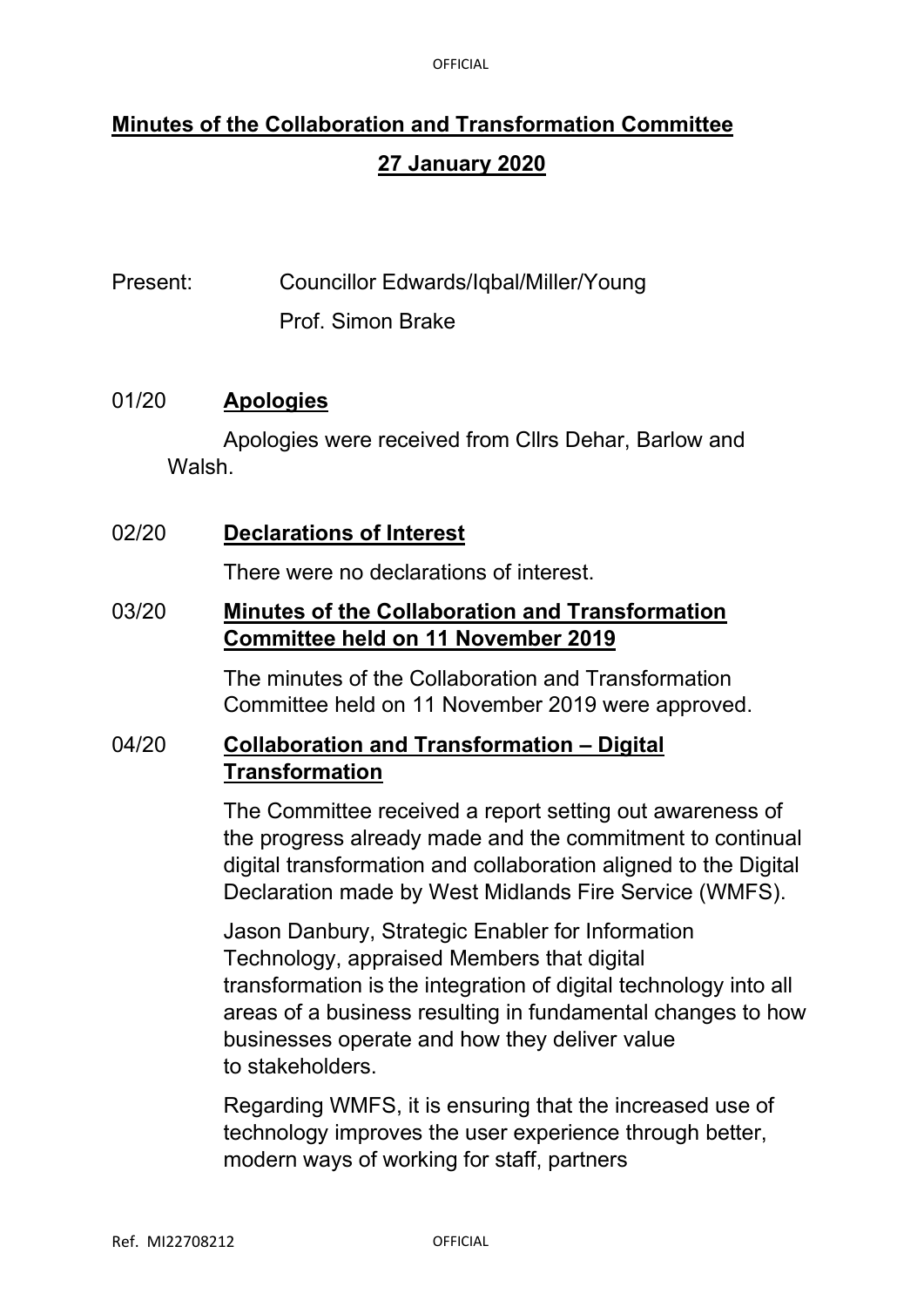and communities. It is also part of a wider cultural change that requires the Service to continually challenge, adapt and enhance its services and ways of working.

Ongoing digital transformation is now embedded within the Service and it is important that staff are engaged on this journey, developing and enhancing digital tools as well as their digital skills.

Given the investment required in this area, it is important the Service works collaboratively to ensure it is doing the correct things and sharing its experiences and benefits with other public sector organisations.

WMFS signed up to the Local Digital Declaration in October 2018 as a collective ambition for local public services that commits the Service to:

- design services that best meet the needs of citizens (our communities).
- challenge the technology market to offer the flexible tools and services we need.
- protect citizens' privacy and security.
- deliver better value for money.

The ambition of the Digital Declaration requires both a culture shift and a technology shift built on five principles:

- 1. Redesign services around the needs of the people using them.
- 2. Remove any dependence on inflexible and expensive technology.
- 3. Design safe, secure and useful ways of sharing information.
- 4. Demonstrate digital leadership.
- 5. Embed an open culture that values, incentivises and expects digital ways of working from our workforce.

Members received examples of the Service being in the forefront of application of digital systems, skills development